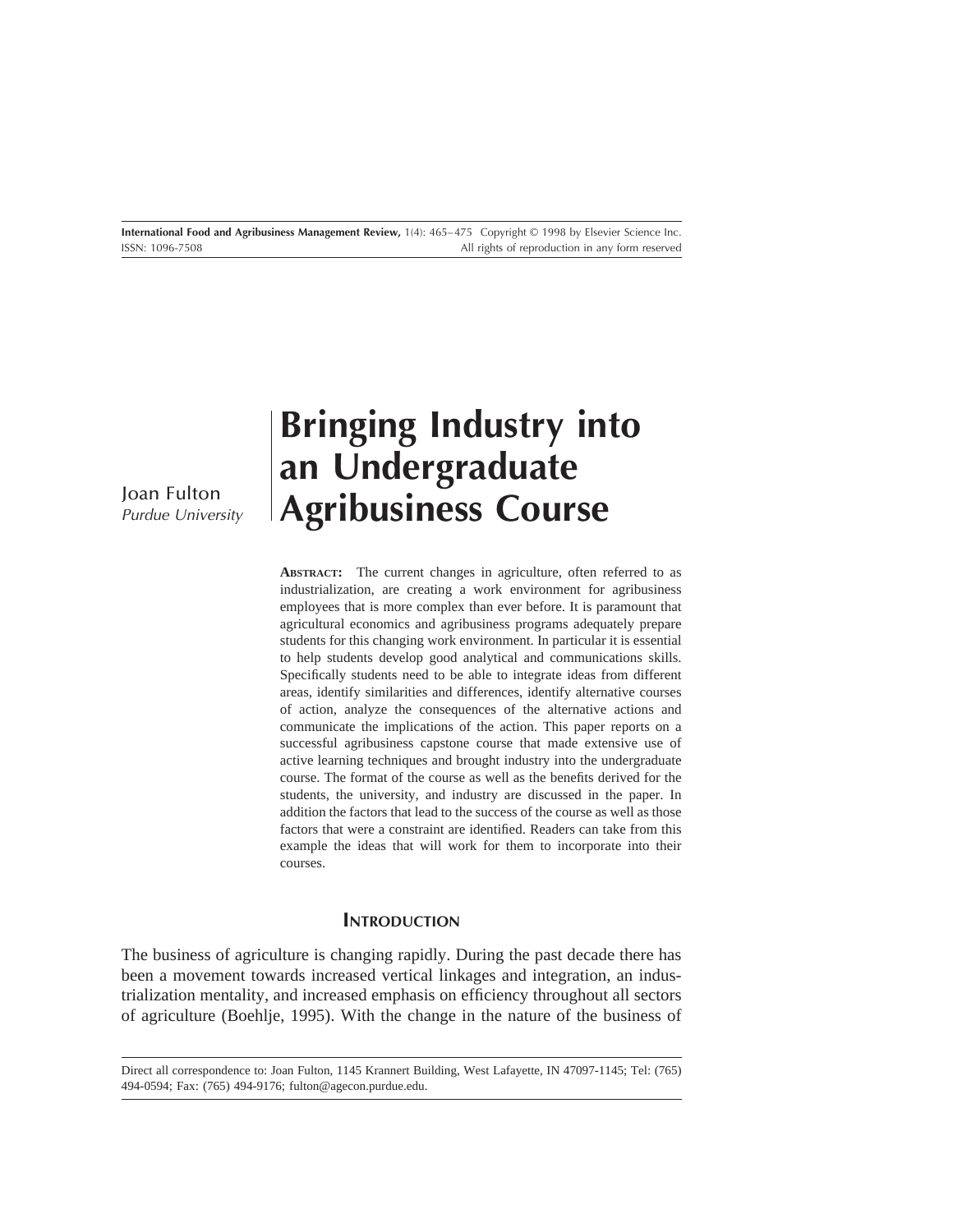agriculture there has also been considerable reorganization of the agricultural businesses in the form of mergers, acquisitions, joint ventures and strategic alliances. With these changes come increased demands on the people who work in the agribusinesses. One group of employees of particular interest is the graduates from agricultural economics and agribusiness programs who are the new employees of the agribusinesses. There is an even greater need for these students to have effective communication skills and good quantitative skills. It is paramount that agricultural economics and agribusiness programs adequately prepare students for this changing work environment. Specifically students need to be able to integrate ideas from different areas, identify similarities and differences, identify alternative courses of action, analyze the consequences of the alternative actions and communicate the implications of the action.

The curricula of agribusiness programs have been evolving in departments across the country for some time in response to the above noted demands. Many innovative and creative approaches to agribusiness courses can be found across the country. An organized symposium at the 1997 American Agricultural Economics Association annual meeting highlighted effective courses in negotiation practice, and quantitative methods, as well as the use of internships and capstone courses (Fulton, Dooley, and Foltz, 1997) in conjunction with the organized symposium a web page was developed that allows users to link to undergraduate agribusiness courses around the country (Foltz, 1997).

The usefulness of internships and capstone courses in a curriculum has been examined in the literature. Harrison and Kennedy discuss how internships help prepare students for positions in agribusinesses by complementing classroom instruction. Within the classroom, faculty are using capstone courses to help students integrate knowledge and skills from all of their coursework and develop higher level analytical skills. Collins and Dunne report on the use of a multilevel capstone course approach at the University of Queensland in Australia. The case method of teaching has become popular among instructors teaching capstone courses and assists in the goal of producing professional managers as opposed to technicians (Harling and Akridge, 1998). The overall objective of these curriculum changes and new teaching approaches is to integrate higher order cognitive skills into courses and enhance student learning (Conley, 1991; Conley and Simon, 1993).

It is interesting to note that although agricultural economics and agribusiness departments have been integrating internships and capstone courses into their curricula little direct attention has been paid to the literature on active learning (Bonwell, 1998), which supports the use of the above mentioned techniques. Bonwell describes active learning as those learning situations where students are "doing things and thinking about the things they are doing" (Bonwell, p. 2). In developing the argument that active learning is more effective, especially when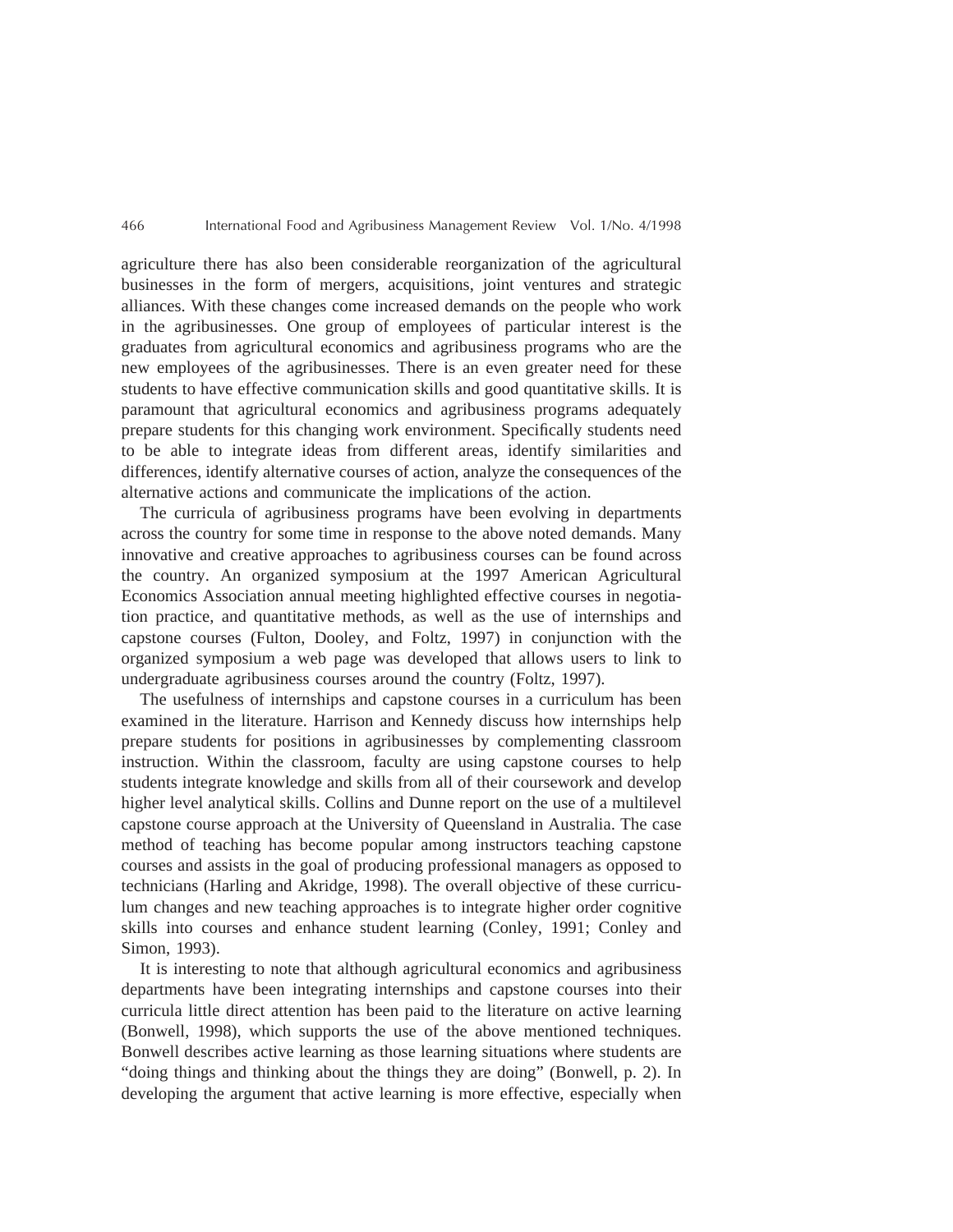the objective is to have students develop problem solving and analytical skills, Bonwell quotes Chickering and Gamson who say:

Learning is not a spectator sport. Students do not learn much just by sitting in class listening to teachers, memorizing pre-packaged assignments, and spitting out answers. They must talk about what they are learning, write about it, relate it to past experiences, apply it to their daily lives. They must make what they learn part of themselves (Chickering and Gamson, 1987).

The objective of this paper is to report on a successful<sup>1</sup> agribusiness capstone course that not only made extensive use of active learning techniques but also integrated industry and academia. In addition to reporting on the format of the course and the benefits the students, the university, and industry received from this course format, I will identify the general factors that lead to the success of the course as well as those factors that were a constraint. In this way readers can take the ideas from this example that work for them and incorporate those ideas into their courses.

The following section of the paper describes the capstone course that was developed and implemented at Colorado State University. Section 3 discusses the concerns or challenges associated with teaching a capstone class like the one described here. Some ways to overcome the concerns and challenges are also identified. The final section of the paper describes the outcome of the course in terms of student learning as well as the response from students, university, and industry representatives. The implications of these outcomes are also discussed.

## **DESCRIPTION OF THE COURSE**

The agribusiness course was offered in fall semester of the 1996-1997 academic year in the Department of Agricultural and Resource Economics, Colorado State University. As a capstone course it had the objectives of providing students with the opportunity to:

- 1. Examine how economic theory, econometrics and business concepts can be used to analyze problems and issues in an industry and/or research environment.
- 2. Visit agribusinesses, trade associations, and producer groups in order to learn about the rapid changes that are occurring in the agribusiness sectors and to learn about the business challenges and opportunities facing decision makers.
- 3. Select a problem, opportunity or challenge in agribusiness and perform the appropriate analysis and complete a final report as the term project for the course.

As Westgren and Litzenberg point out, a capstone course has both overt and covert objectives. The overt objectives, as listed above, were provided to the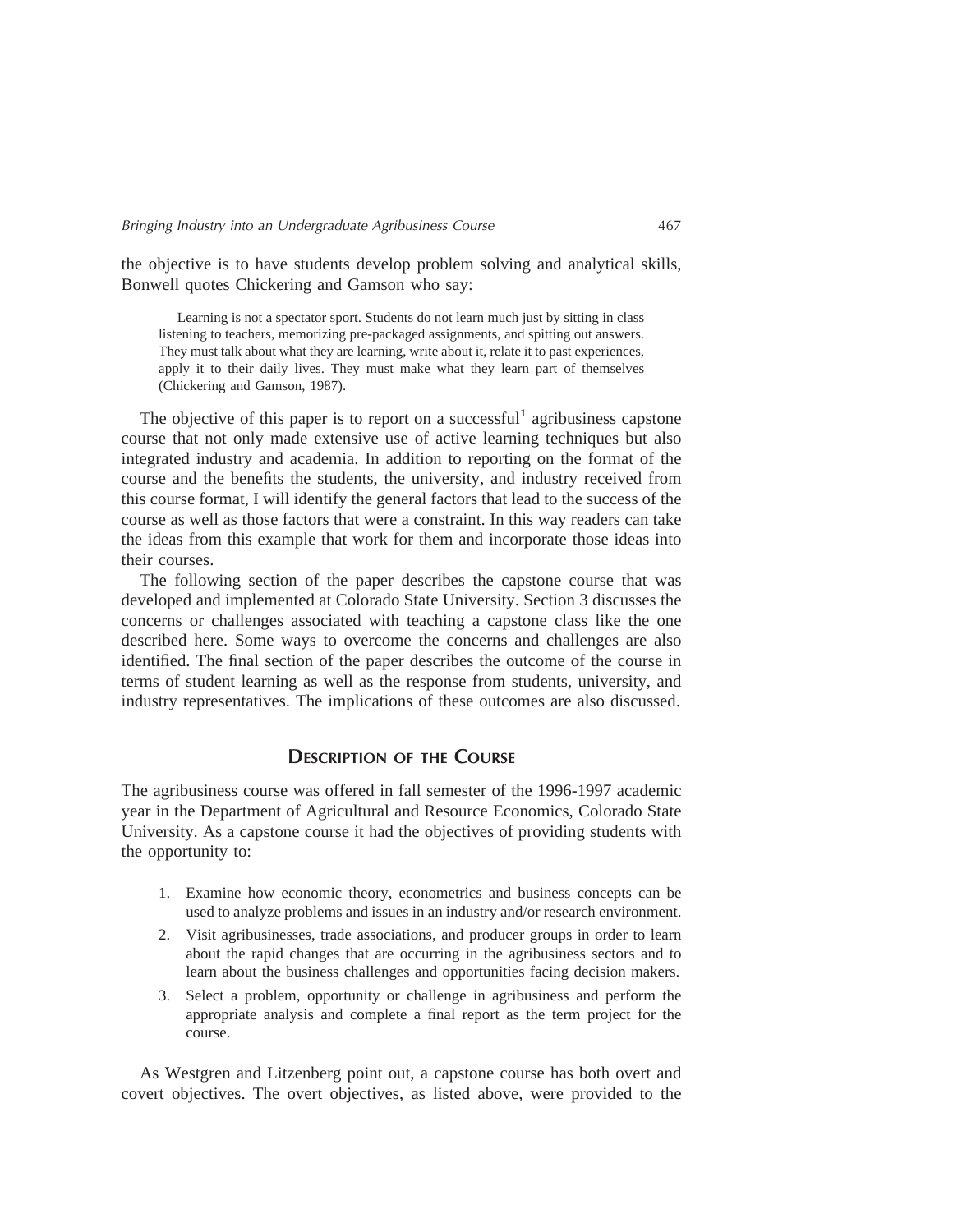students at the beginning of the semester on the course syllabus. The covert objective for this course was to have students improve their analytical and communication skills, which were identified as important in the introduction of this paper. In particular, the objectives were to have students learn, through a real world example, how to synthesize ideas from one problem or area to another, to help students see the complexities of issues that decision makers in agribusiness face on a regular basis, and to realize that many decisions that must be made are not black and white.

The course included an agribusiness tour, a current events assignment and a term project that explicitly linked industry and academia. Each of the components of the course will be described in more detail below. The students' grades in the class were determined from performance on the homework assignments, current events assignment, term project, and class participation. Lectures and homework assignments were also utilized to help the students review analytical techniques, and effective communications techniques.

The content for the lecture and homework assignment components focused on data analysis.<sup>2</sup> The textbook and associated workbook by Goodwin were used. Although introductory statistics and econometrics were prerequisites for this course, there were some students who were taking econometrics concurrently with the course. For those students in particular, the lecture and homework component that occurred at the beginning of the semester were critical. The students were required to perform regression analysis as part of their project.

#### **Agribusiness Tour**

The agribusiness tour was two days in length and occurred two weeks into the semester. The dates were deliberately selected to be early enough into the semester that missing class would not be too onerous for students, while at the same time ensuring that all of the students who were going to sign up for the class had done so. In spite of the desire not to interfere with other classes, there were several students who felt they could not participate in two full days of tour and miss too much of their other classes. Consequently, there were a number of students who were only able to participate in one of the two days. The tour included stops at the state department of agriculture office, the producer associations for the corn and beef producers and the state trade association for cooperatives. In addition, to expose students to large and small businesses in the different areas of the agrifood sector tour stops were made at Monforts, Coors, and a locally owned organic vegetable producer. The objective of the tour was to give students a sense that the business of agriculture and food involves activities at many levels, from large to small businesses to trade associations to government departments. Even though there was no assignment or report, linked to their final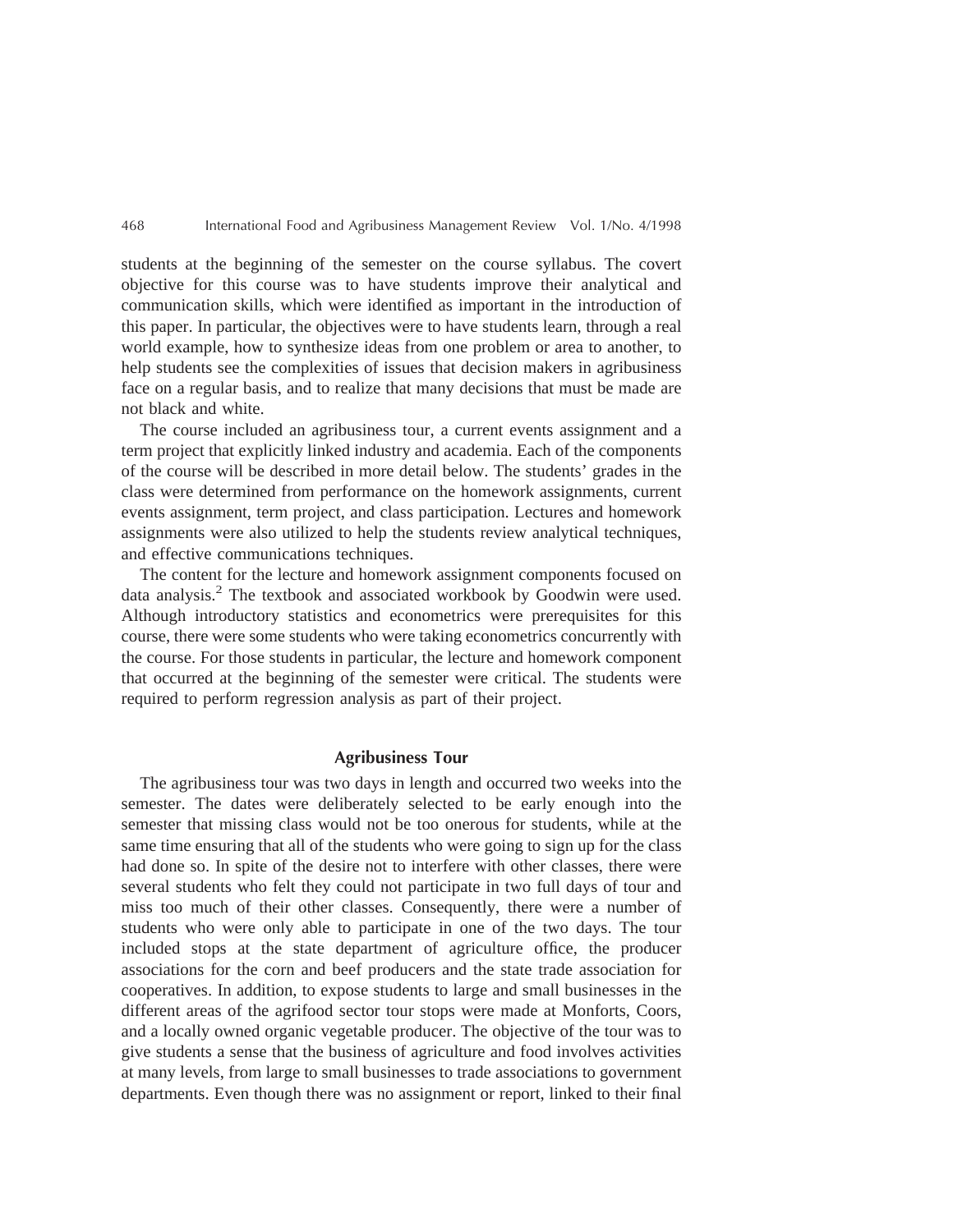grade, associated with the tour the students were very attentive. Some of the students identified internship and job opportunities as a result of the tour stops.

### **Current Events Assignment**

Each student was required to do a current events assignment with the following objectives:

- 1. Students increase their awareness and understanding of the current issues facing the agribusiness industry,
- 2. Students relate concepts acquired from college coursework to current issues facing agribusiness,
- 3. Students prepare and deliver an oral presentation and lead the follow-up group discussion.

The student presentations of their current events took place throughout the semester with the first part of the scheduled class period on each Monday and Friday devoted to that objective. The presentation schedule was determined by a random drawing of names at the beginning of the semester. Although the students were given the opportunity to trade for a different date, all of the students kept the original date assigned. Each student selected a topic that was in the news no more than two weeks prior to his/her presentation date. The students were encouraged to get assistance from the instructor as they selected their topic and undertook the analysis. As might be expected, some of the students took advantage of the assistance to a greater degree than did others.

In preparing for the presentation each student was encouraged to first identify and evaluate a current event to determine the appropriate economic theory to assist in explaining the event. Most of the news items were selected from newspapers like the *Wall Street Journal* or trade publications. The student then analyzed the current event, utilizing the economic theory selected, to determine the prediction or forecast that could be drawn from the analysis. At this point the student was ready to prepare the oral presentation and create the visuals and handout materials. The final step for the student was to deliver the oral presentation and lead the class discussion that followed.

The students were graded on the current events projects according to the following criteria:

- 1. The importance of the event selected as well as how effective the student was in making the case for the importance of the topic
- 2. The organization of the presentation
- 3. The quality of the presentation
- 4. The quality of the visuals and handout materials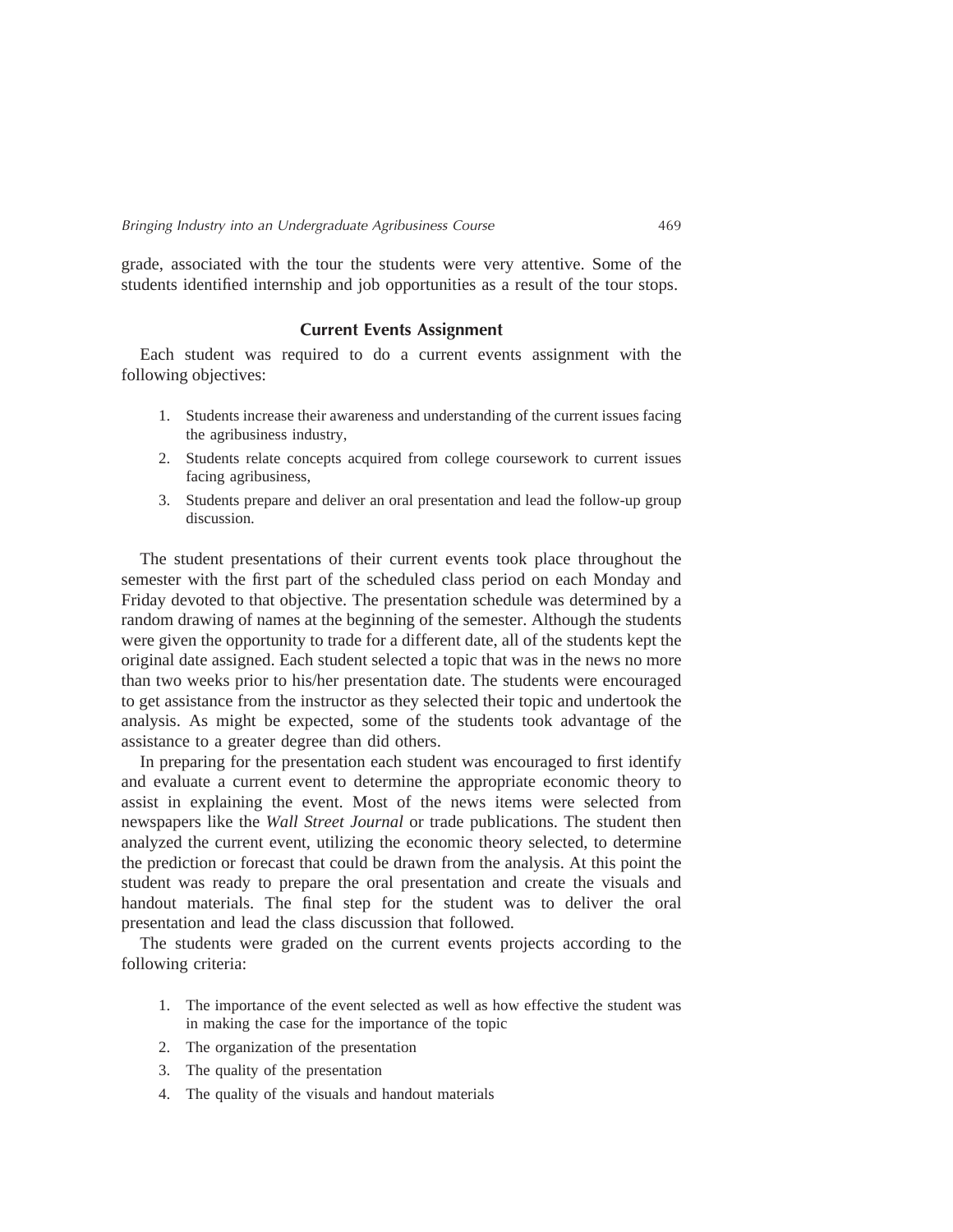#### 470 International Food and Agribusiness Management Review Vol. 1/No. 4/1998

- 5. How well the student related economic theory to the current event topic
- 6. The logical consistency of the points made by the student in the presentation
- 7. How well the student drew conclusions
- 8. How well the student lead the discussion

The instructor developed a grading sheet, based on the above criteria, that was used to evaluate the student presentations. The instructor took notes during each of the presentations. Following the presentation the instructor formalized the notes to the student and assigned a score for each of the categories as well as an overall grade for the assignment. A copy of the grading sheet was kept with the instructor while the student was given the original. The grading sheet, with the point allocations previously identified as well as specific areas for comments, was a very useful tool. The instructor was assured that all of the students were evaluated consistently. In addition the students received comments that enabled them to identify their strengths and weaknesses.

#### **Term Project**

A major component of the course was the term project, and it was at this stage that there was the greatest amount of integration between industry and academia. Each student group selected their own topic for the project. The only restriction on the topic was that it had to be an issue or problem related to agribusiness in the state of Colorado. In the discussion of the project in class, the instructor was careful to point out that the groups consider the requirements for the project as well as the grading criteria when selecting their topic. All groups were strongly encouraged to work closely with the relevant agribusiness or trade group as they completed their project. In this way there was a direct link between academia and industry. In most cases the industry link was established with the assistance of the instructor. However, in a few cases the students had connections from their previous experiences and they followed through on their own. A couple of the groups selected projects that were generic in nature, such as measuring economic and environmental impact, and so there was no industry group to work with. The students found the interaction with industry representatives to be very useful. A list of the topics selected is found in Table 1 and includes considerable variation.

Students worked in groups of two or three persons on the projects. A challenge for any instructor who is using group projects involves selection of the group members and determining the grades since free ridership is always a potential problem. In this case it was decided to have the students select their own groups and assign the same grade to all members of the group. In the handout material the students received about the project, they were informed of the grading criteria and it was suggested they carefully select group membership to avoid free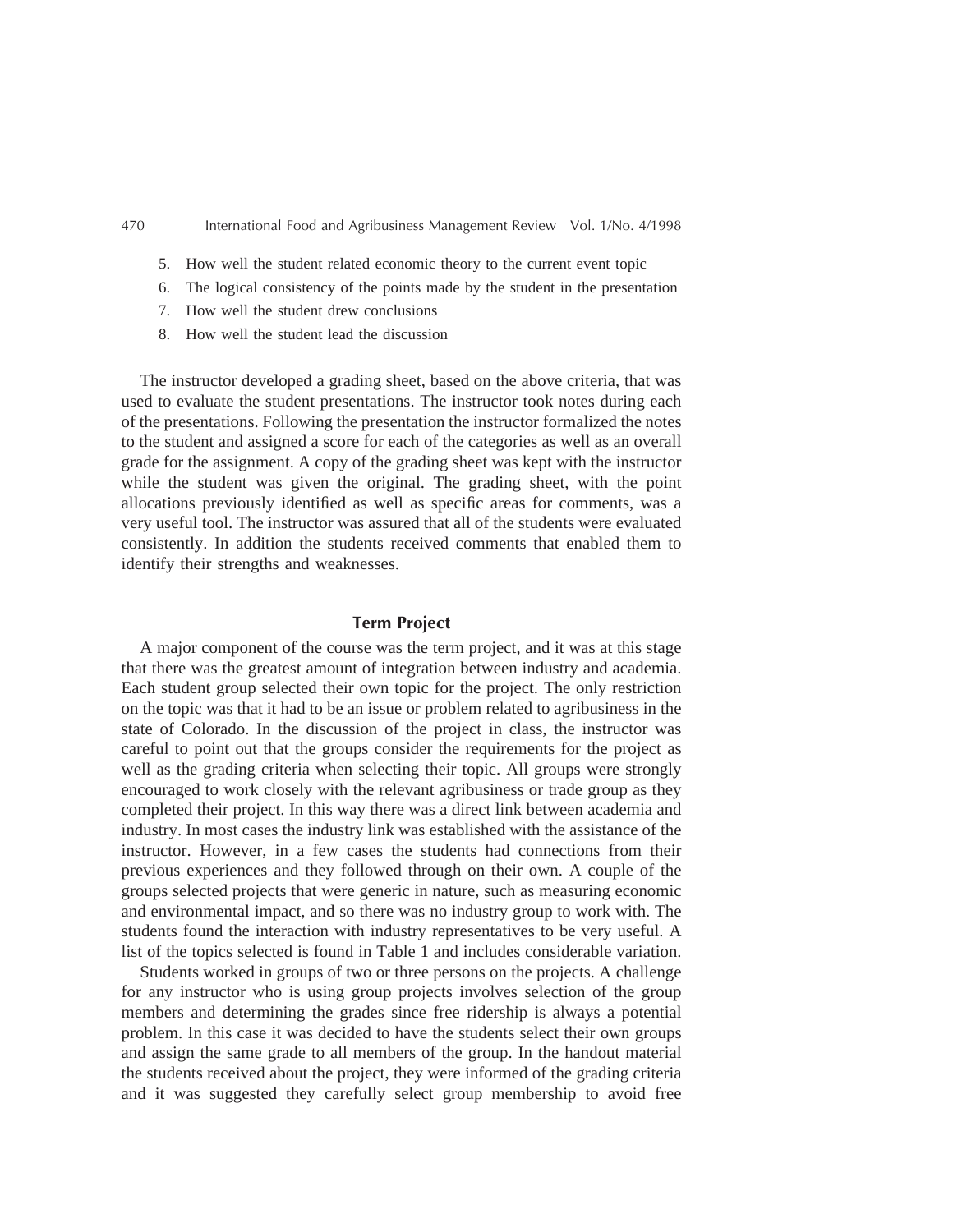| Table 1. |  | Term Project Topics |  |
|----------|--|---------------------|--|
|----------|--|---------------------|--|

|           | • An Economic Analysis of Conventional vs. Partial No-Till     |
|-----------|----------------------------------------------------------------|
| $\bullet$ | Retail Beef Prices                                             |
| $\bullet$ | Factors Influencing Organic and Conventional Produce Purchases |
|           | • Machinery Leasing or Outright Ownership                      |
|           | • Chemical Management in Northeast Colorado                    |
|           | • Economics of Feeding By-Products                             |
| $\bullet$ | Environmental Issues of Pork in Kit Carson and Yuma Counties   |
| $\bullet$ | Economic Effects of Large Corporate Pork Farms on Communities  |
| $\bullet$ | Price Change in Two Major Meat Industries in the US            |
|           | • Agricultural Contracts and Financial Accessibility           |
|           | • Cattle Hedging Strategy                                      |
|           |                                                                |

ridership problems. No complaints were received from the students concerning the final grades.

Students were given the project guidelines midway through the semester. This timing was deliberate. It was felt that by focusing deadlines during half of the semester it would be easier to keep students' attention strongly focused on the project. Previous experience shows that undergraduate students often put off term projects until the end anyway. A series of deadlines with progress or interim reports were structured into the project. The final report for the project consisted of two parts. Part 1 of the final report was the traditional written report that was due the last day of classes prior to Thanksgiving break. The second part of the final report was a poster presentation.

Although the focus of the entire course was on having students apply their knowledge and skills to issues in agribusiness, the poster presentation provided the greatest opportunity to link industry and academia. One of the key audience groups for the poster presentation was industry representatives. The poster presentation involved a one-half day session on the Friday morning of the week following Thanksgiving break, which also was the second to the last week of classes for the semester. To ensure there was enough space for everyone to effectively display their posters and allow for easy mingling by the audience members, the livestock pavilion was used. Each student group was provided with an 8 foot table and backdrop board where they presented the results of their research in this second format. Coffee and cookies were provided to create a "this is the place to be" atmosphere and encourage the audience members to mingle around and visit with the students about their research.

Several groups made up the audience that attended the half-day poster presentation session including:

- Agribusiness decision makers (including those from agribusinesses that were recruiting seniors to hire following graduation)
- Faculty from the Department of Agricultural and Resource Economics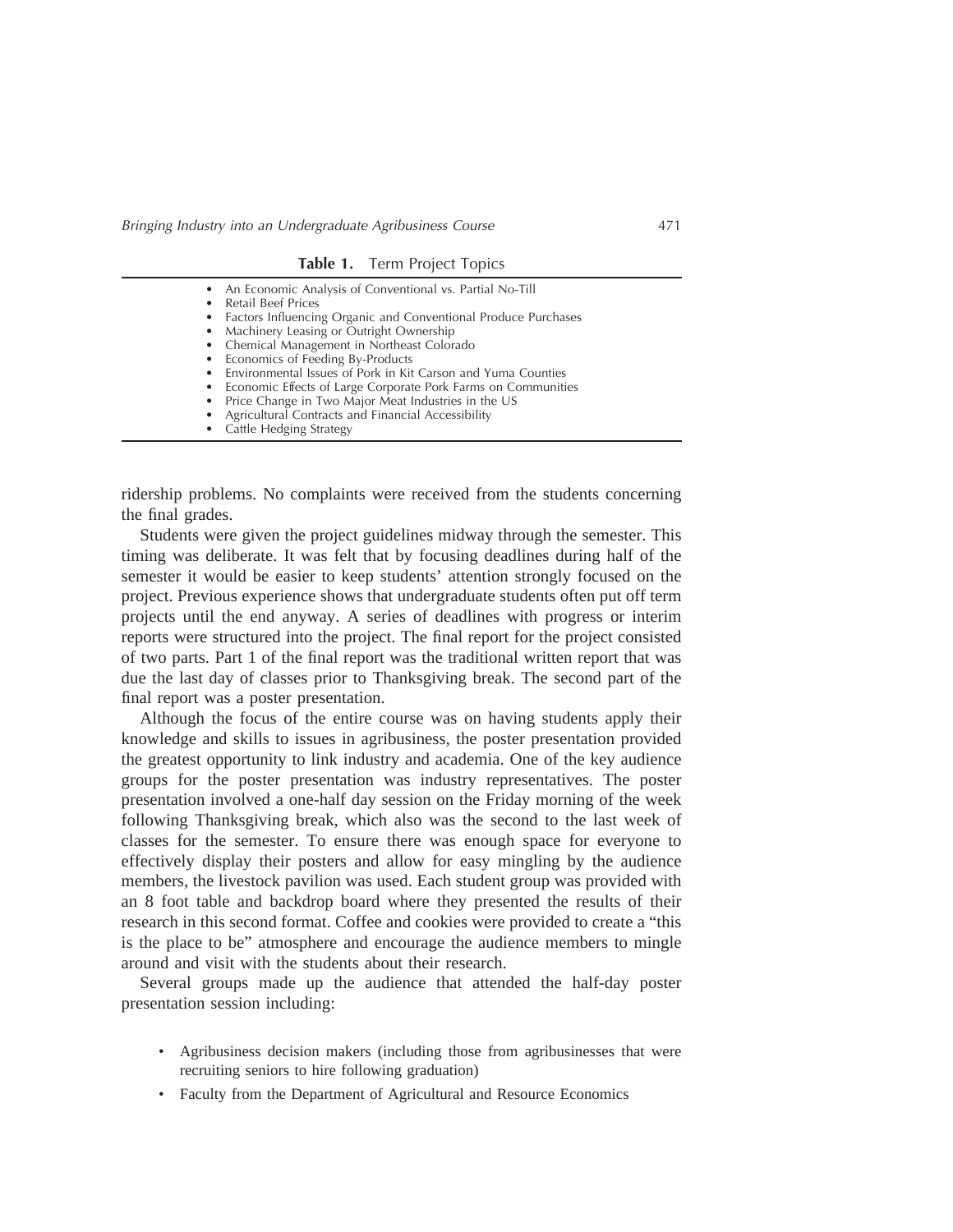- Faculty from other departments in the College of Agricultural Sciences
- Senior administrators at Colorado State University
- Faculty from other departments at Colorado State University
- Undergraduate and graduate students

## **CHALLENGES**

The capstone course described here contained a number of important elements that all combined to contribute to effective student learning. However, there were also a number of challenges associated with a course like this. The term project, and especially the poster presentation component, offered both the greatest opportunities and challenges. In addition, several challenges relating to curriculum design surfaced in the development and implementation of the course. The specific challenges associated with the term projects and suggestions for overcoming the challenges are discussed below. The curriculum design challenges, which are broader in scope and not as easily overcome, are presented at the end of this section.

There are three concerns associated with implementing the poster presentation format. There is the risk that the quality of the student presentations will be weak and be an embarrassment to the students, the instructor, the department, the college, and the university. There is also the concern that there will be a low turnout from the invited audience leaving the students feeling dejected because they had put so much work into the project and nobody cared about it. The final challenge is the workload associated with the projects. The objectives of the project, with respect to student learning, are high and will not be achieved without the students doing a lot of work. The workload for the instructor is also an important factor. The success of the student projects does require the instructor to monitor the student work in a manner that is similar to thesis supervision.

The experiences from the successful course at Colorado State University do provide some suggestions for dealing with the above challenges. To ensure that the quality of the student work was "top rate" the instructor set minimum requirements for the term project. These minimum requirements identified that the students must, in their report, use two references from academic journals, two references from industry publications, the results of two regressions that they performed specifically for this project, 50 data values from at least 3 different sources, and 5 graphs. The establishment of minimum requirements provided guidance to all of the groups as they began work on the project. In addition, the first reaction of several groups was that they felt it would be challenging to meet the minimum requirements. This served as an excellent motivator to ensure that the students did not leave the project until the last minute.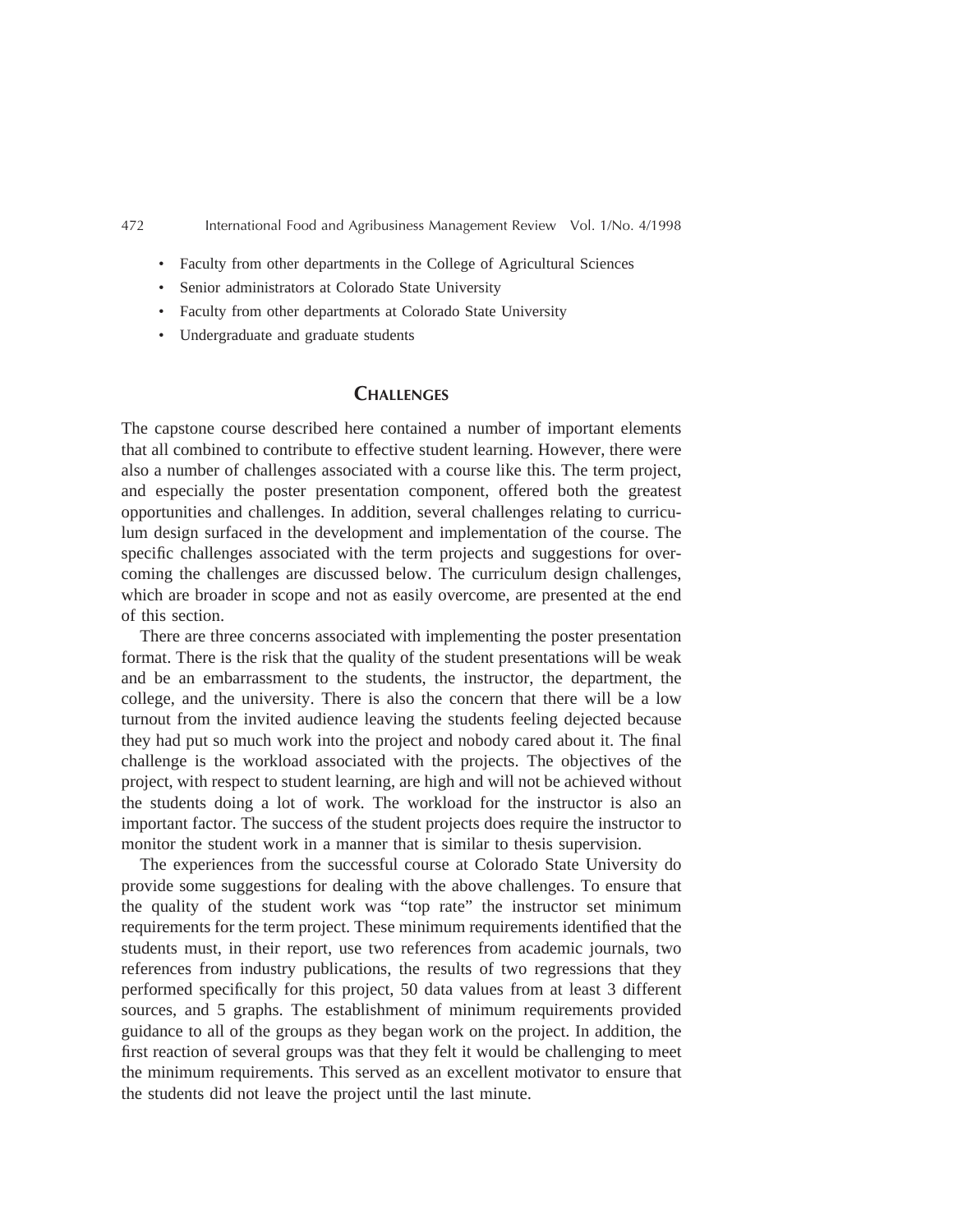The other factors that contributed to the success of the project included setting intermediate deadlines: project proposal, progress report, written report, poster presentation, and closely monitoring the progress of the groups. It was found that a crucial element was to have the written report due before the poster presentation. Many of the students initially perceived that the poster presentation would be easy to put together and they could do that at the last minute. By having first completed the written report the students had thought through all of their analysis and all of the issues concerning how to report the results. Finally, the fact that representatives from industry were coming to the poster presentations served as an excellent "reality check." The students were all seniors and most of them were in the job market so they did not need to be reminded of the importance of making a good impression with industry.

The challenge of audience turnout is one that is very manageable. It is important to use a combination of invitations via mail followed up with personal phone calls. In addition, linking the poster presentation with the department's student placement activities is very useful. The industry representatives that were recruiting seniors for jobs found the event very useful. They were able to see the students' work directly and through the question and answer component observe the students "in action." It goes without saying that over the long term the most important thing is to build a positive reputation for the projects.

The final challenges have to do with developing a new course and fitting it into an overall curriculum. There are often demands from various faculty members concerning the content of the course. This is particularly true with agribusiness courses where there is a "debate" as to the type of analytical techniques it is most important for students to master (e.g. regression, programming, budgeting and financial analysis, strategic management). This debate is central to the selection of course content and the type of projects that are assigned to the students. There is often a tendency to try and incorporate too much into a new course in an attempt to have the course solve all of the demands being placed on curriculum. There is the question of whether it is better to develop a brand new course or adapt an existing course. The answer to this question often depends upon the administrative "costs" of new course development at the university in question. Challenges of recruiting students and ending up with an appropriate class size are very real. In addition, there is no single answer to the question of what the best class size is to be able to be small enough to give the students the individualized attention that is so important for completion of successful projects and also be large enough to attract industry to attend. The final challenge relates to instructor time. While extensive term project experience is extremely valuable for the students it is also extremely "time intensive" for the instructor. $3$  This is a challenge that faculty and administrators will need to address as we continue to find ways to prepare our students to enter the changing agribusiness workplace.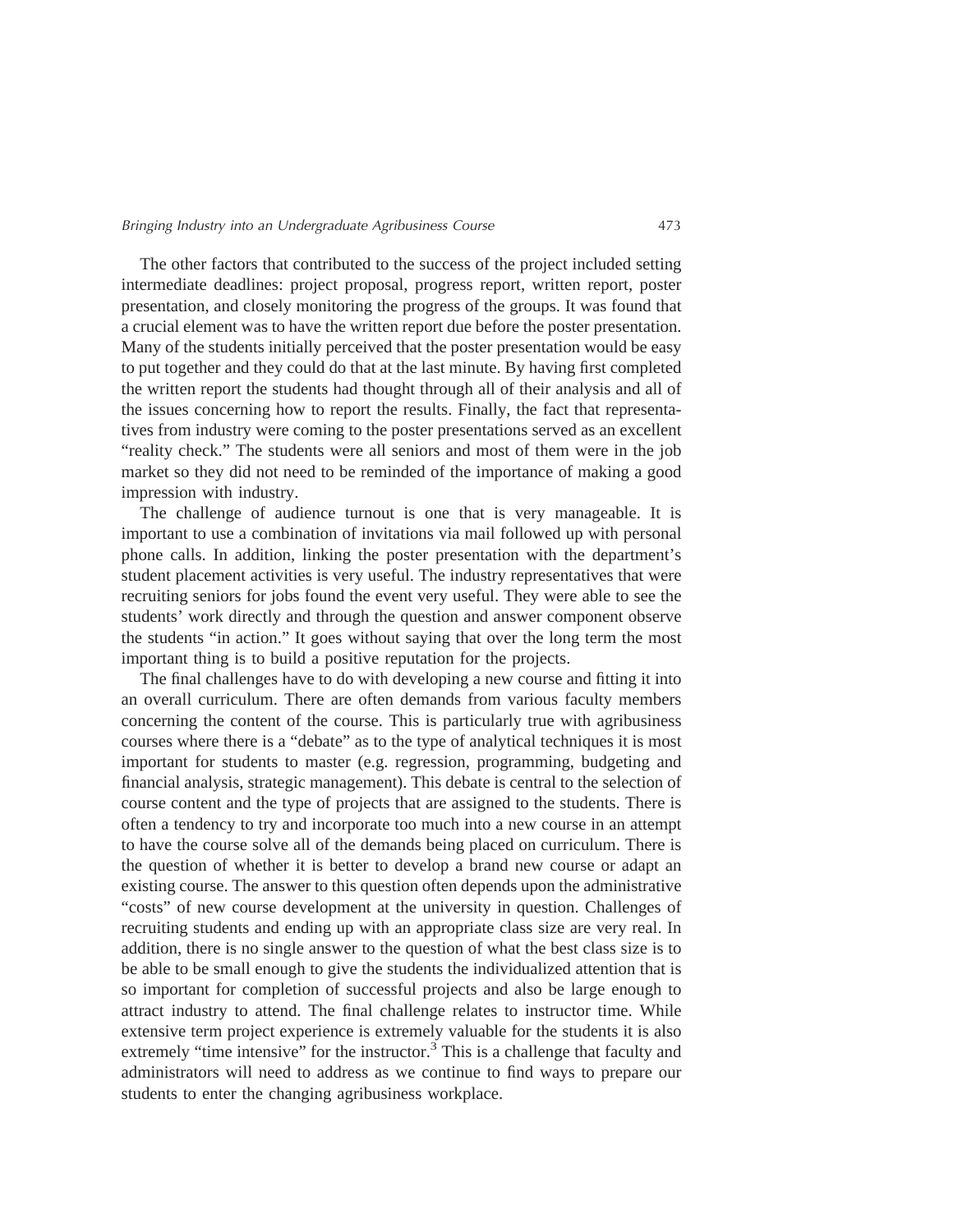## **OUTCOME OF THE COURSE**

This course made extensive use of active learning techniques and was able to integrate industry and academia through the student projects and poster presentation session. The response from the department chair and dean support the claim that the course was successful. The department head noted in a letter to the instructor that administrators from across campus and people from the production sector of agriculture as well as agribusiness were "uniformly laudatory in their comments" (Gray, 1996). In an e-mail message to the instructor the Dean of the College of Agricultural Sciences described the student projects as "innovative" and indicated that he was impressed with "the students ability to present the research and the research itself" (Knox, 1996). Comments on the student course evaluations at the end of the semester also indicated that the course was successful. These comments included:

- It was a good experience
- I learned a lot
- The current event presentations, term paper, poster presentations and tour made this course great
- Term project was one of the most beneficial things to me during my entire 4 years at CSU
- Poster presentation was a great experience
- I really liked the hands on experience we got in this course, we got to use the skills we have been learning these 3 years
- This course really helped pull everything together.

The course was extremely successful as evaluated by many standards. The students learned a lot and significantly improved their problem solving, analytical and communication skills. Representatives from industry, as well as the students, were particularly pleased with the way that this course helped to "link up" students and businesses for jobs as well as internships. In particular, the industry representatives that came to the poster presentation were able to see the students "in action." It is not surprising to note that the faculty and administrators of Colorado State University were extremely pleased. The poster presentation allowed the university to "show off" how the students were so knowledgeable as well as the obvious linking of industry and academia.

## **NOTES**

1. This paper reports on one specific agribusiness capstone course and no empirical measures of success are available. The course is described as successful because of the positive feedback that was received from university faculty and administrators, industry representatives, and the